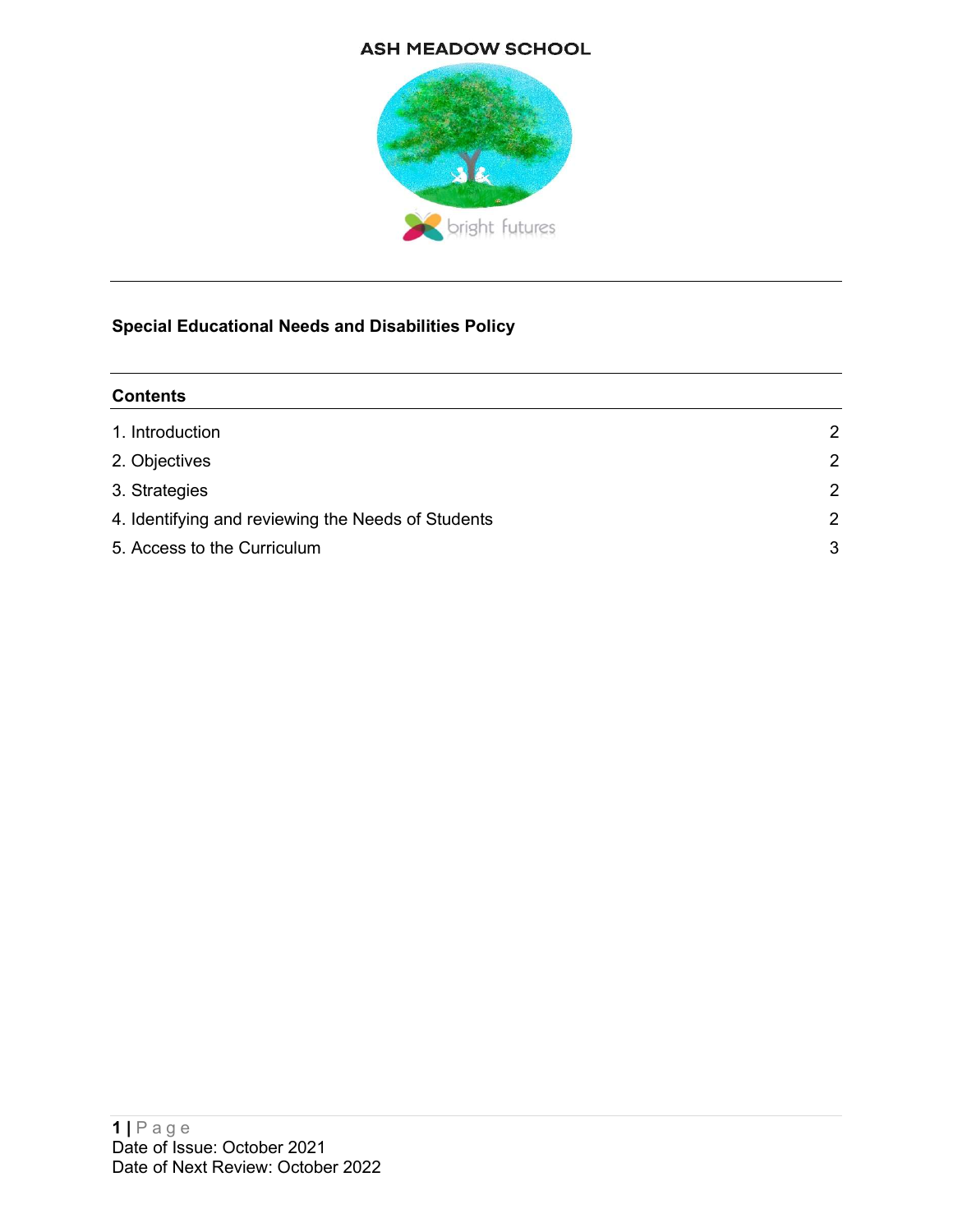#### 1. Introduction

Ash Meadow School provides education for students from the age of 5 years to 19 years who have a wide range of severe learning difficulties. Students may experience additional needs associated with medical conditions, sensory impairments, physical and neurological problems and autistic spectrum disorders. All students will have a Statement of Special Educational Needs.

#### 2. Objectives

- To ensure that all learners individual education needs are met effectively so that they receive their educational entitlement and are given equal access to a broad, balanced and relevant curriculum.
- To ensure that provision for learners with individual and special needs is central to curriculum planning. Teaching and learning will be differentiated appropriately so that learners may achieve high standards and make good progress for their abilities.
- To recognize and record students' strengths and successes to encourage a positive selfimage.
- To ensure that staff with management responsibility, and individual members of staff accept responsibility for the planning, organisation, and provision of appropriate educational materials and resources for students with individual and special needs.

### 3. Strategies

- Regular monitoring, evaluation and review carried out by the head of school will ensure that our aims for learners' individual and special needs are met to the highest standard.
- All teachers at Ash Meadow School have appropriate skills and training to meet a variety of SEN and the ability to follow appropriate practices and procedures linked to the SEN Code of Practice.
- INSET opportunities will be provided for staff, to raise awareness and provide practical examples of suitable curricular materials.
- A flexible approach will be used involving a variety of forms of intervention such as inclass support, short term individual withdrawal, monitoring and production of appropriate teaching and specific advice to teaching and supporting staff.
- The positive achievements of learners must be recognized and celebrated in line with the school's policy on assessment reporting and recording.
- Statemented learners will continue to have access to the whole curriculum unless a specific exemption has been made and agreed.

# 4. Identifying and reviewing the Needs of Students

Students will have had a full multi-disciplinary assessment in order to draw up their statement. The statement will be reviewed at least annually and recommendations for any changes or amendments will be agreed with the placing authority. A full re-assessment may be requested if there are significant changes to a student's needs or if a change of school is proposed. The review meeting is held in school and is chaired by the head of school and attended by parents, social workers, class teacher and other professionals involved with the child. The school report and any